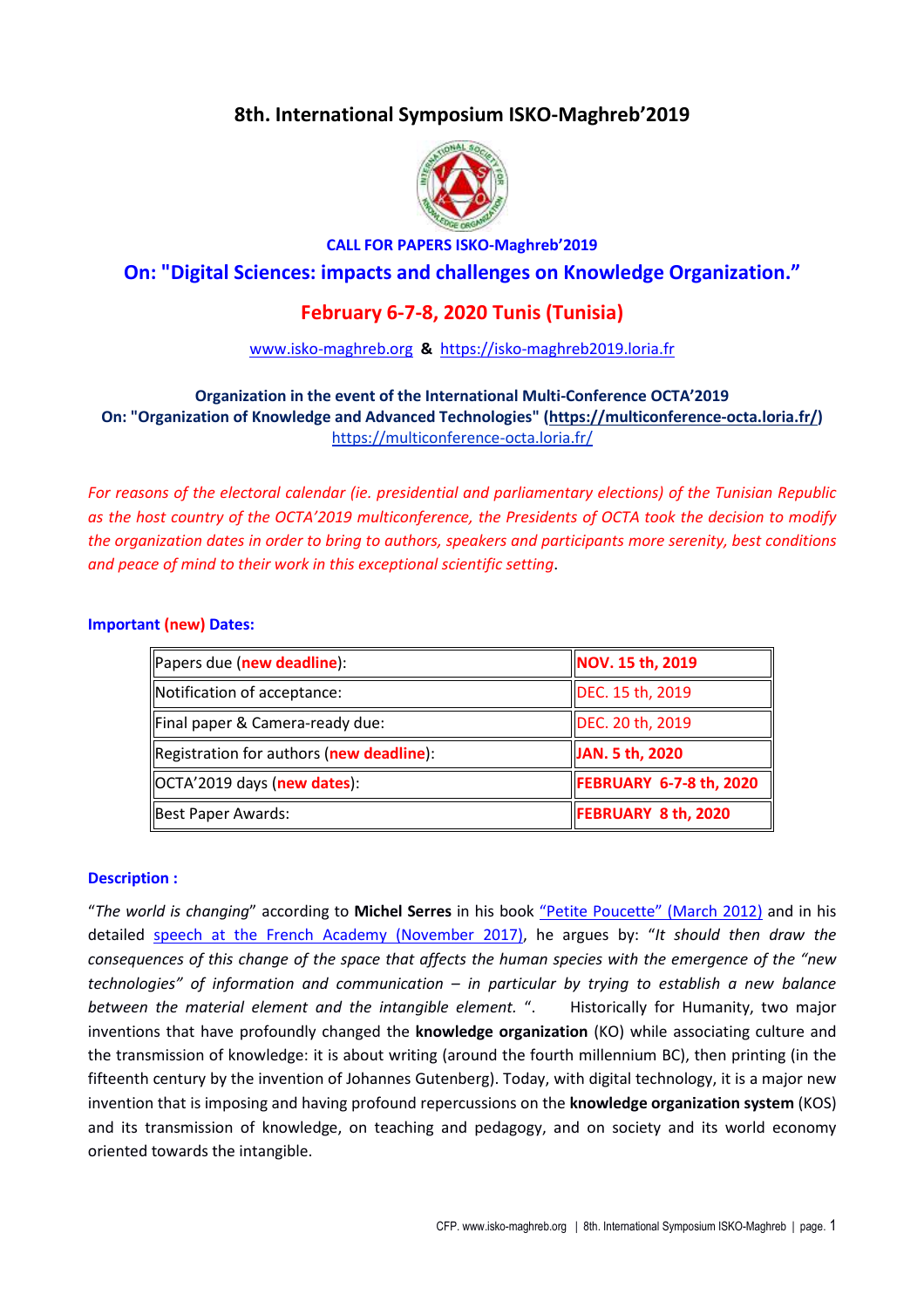At the dawn of the twenty-first century, we are witnessing the emergence of a young science called "digital sciences" to designate the information and communication sciences on their hardware and software components. The digital sciences revolutionize knowledge in relation to its technological means, as well as social links (or humanity) with its relationship to knowledge and its organization.

To the changes brought about by digital sciences, society as a whole must adapt and consider skills that reinvent tomorrow's social relationships and its relation to knowledge: what we call the dynamic and interactive Web (web2.0 and web3.0), the Social networks that allow the creation of educational, professional and societal communities, the Collective Production of Knowledge and its relation to the collective intelligence, the risks of the Proliferation of the information and its consequences like the misinformation, the "fake news" or invasion of privacy. All of these changes have a potential and profound impact on education, culture, society and knowledge organization systems (KOS).

Faced with the advent of the digital sciences, the governance of knowledge seems to be the scientific policy best suited to the creation of value with regard to Man and his evolution in cultures and civilizations. The task of this governance is to take into consideration the transmission of knowledge related to scientific, technological and communication progress. Intrinsically, this process of knowledge transfer requires a system of knowledge organization and management that implements the production of knowledge, its actors and the digital sciences for its influence in society.

The objective of the ISKO-Maghreb chapter continues to contribute to understanding the factors that organize knowledge and the phenomena that affect the information society. The actions to be undertaken by the scholarly society ISKO will have to take into account socio-cultural, cognitive and economic aspects in the strategic management of knowledge. Towards the knowledge society, knowledge must be seen in its dynamics, content and scientific and technological interactions with academics, business and politics (actors and institutions).

In this context, a first orientation is pedagogical to try to answer the question "*what do we know about knowledge, its organization and its mutation*?". Then, the question evolves towards the societal challenges of knowledge, in theory and in practice, to provide clarifications to "*what convergence of KO (Knowledge Organization) and KM (Knowledge Management) approaches that organize knowledge and know-how?* ". Education, Digital Sciences, Culture, Information and Communication Sciences, remain the major themes covered by ISKO-Maghreb, for the establishment of knowledge organization, management skills, collective intelligence and Digital Humanities.

In a friendly, warm and open to exchange, the ISKO-Maghreb learned society was designed to strengthen the "ISKO International" Scholarship Foundation with academics, practitioners both in the Maghreb countries and in the world.

The International ISKO-Maghreb Symposium will be held at its eighth (8th) edition in Tunis (Tunisia) in November 2019, after seven successful editions. This edition is organized by the University of Tunis, and sponsored by Universities, Laboratories and Research Centers of the Maghreb and Europe countries.

**OCTA Organization:** The international multiconference OCTA and its projects, communities and scholarly societies (SIIE, ISKO-Maghreb, CITED and TBMS) will be held in Tunis at the ALECSO (Arab Organization for Education, Culture and Science) from 6 to 8 February 2020. The organization is under the aegis of the University of Tunis with its partners, and national & international sponsors.

### **Program days:**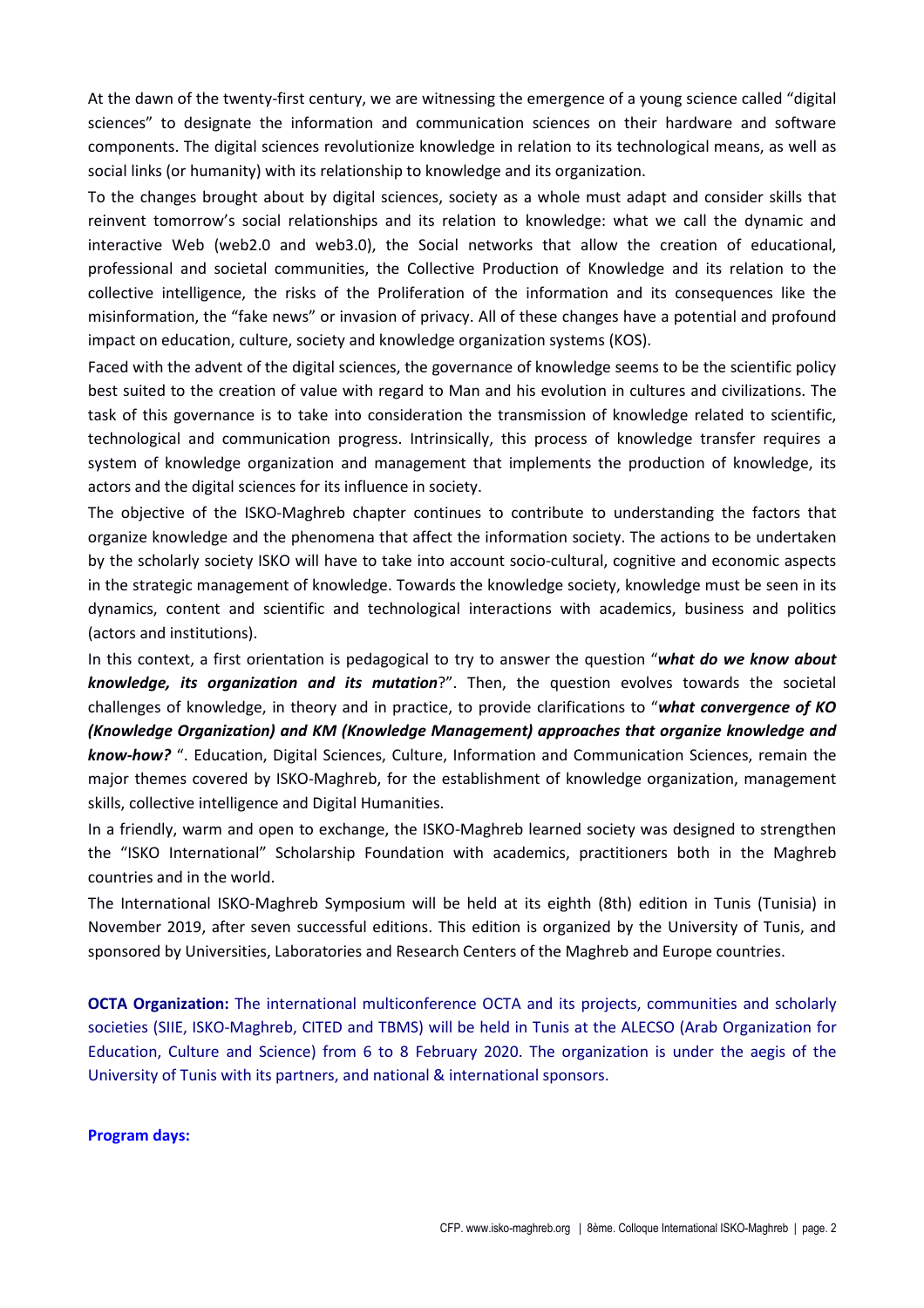**1 – Plenary Lectures:** a plenary lecture by a half-day given by guest speakers who are experts in their field. The objective is to present a current theme that concerns the scientific ISKO Society.

**2 – Parallel thematic sessions:** twelve sessions of oral presentations and two Poster sessions of the best research selected by the scientific committee. After each plenary session, three parallel sessions and a Poster session are scheduled.

**3 – General Meeting of the chapter ISKO-Maghreb:** (i) Board meeting, Board Directors and members of the Chapter ISKO-Maghreb. (ii) Opening to new membership in ISKO-Maghreb and establishment of Maghreb working groups. (iii) Future Symposium ISKO-Maghreb.

### **Topics:**

#### **1- Knowledge Organization in the perspective of the Digital Humanities:**

- a. Effects of dematerialization of documents: the digital for knowledge and knowledge
- b. Communication and convergence of media: the knowledge and knowledge industry
- c. Digital Humanities Heritage: corpus, documents and digital traces

#### **2- Information and Communication Technologies and "Digital Sciences":**

- a. Communication networks and electronic documents
- b. e-Business and Business Platforms for Digital Publishing
- c. Digital economy (Web 3.0, SHS 3.0 and other concepts)

#### **3- Collective Intelligence and Collaborative Working Platforms:**

- a. Collective Intelligence and Knowledge Economy
- b. Knowledge Management and collective intelligence
- c. Social Networks: media, content and models in communication
- d. Structured knowledge database: communication, production and coordination

#### **4- "Digital Sciences" and Cultural Heritage:**

- a. Digital Memory, Archives and Knowledge Management (KM)
- b. Collaborative enterprises and media issues in heritage management
- c. Virtual Culture and Heritage

#### **5- Knowledge Management (KM) in the organization of knowledge:**

- a. Models of knowledge organization, skills and learning (science)
- b. Knowledge professions in the perspective of the Digital Humanities
- c. New KM practices in research: knowledge production, sharing and innovation

#### **6- e-Learning, Virtual Libraries and Knowledge Management:**

- a. Information Spaces for Distance Education and Learning Platforms
- b. Virtual libraries, resource mapping and multimedia for teaching
- c. Intangible heritage, its organization with the Digital Humanities

#### **7- Strategic Watch and Organization of Knowledge:**

- a. Concepts, actions and processes in business intelligence
- b. e-Watch, source analysis and skills development
- c. Data Science and Intelligence: Exploration, Analysis and Strategic Development

#### **8- Representation of Knowledge and Semantic Web:**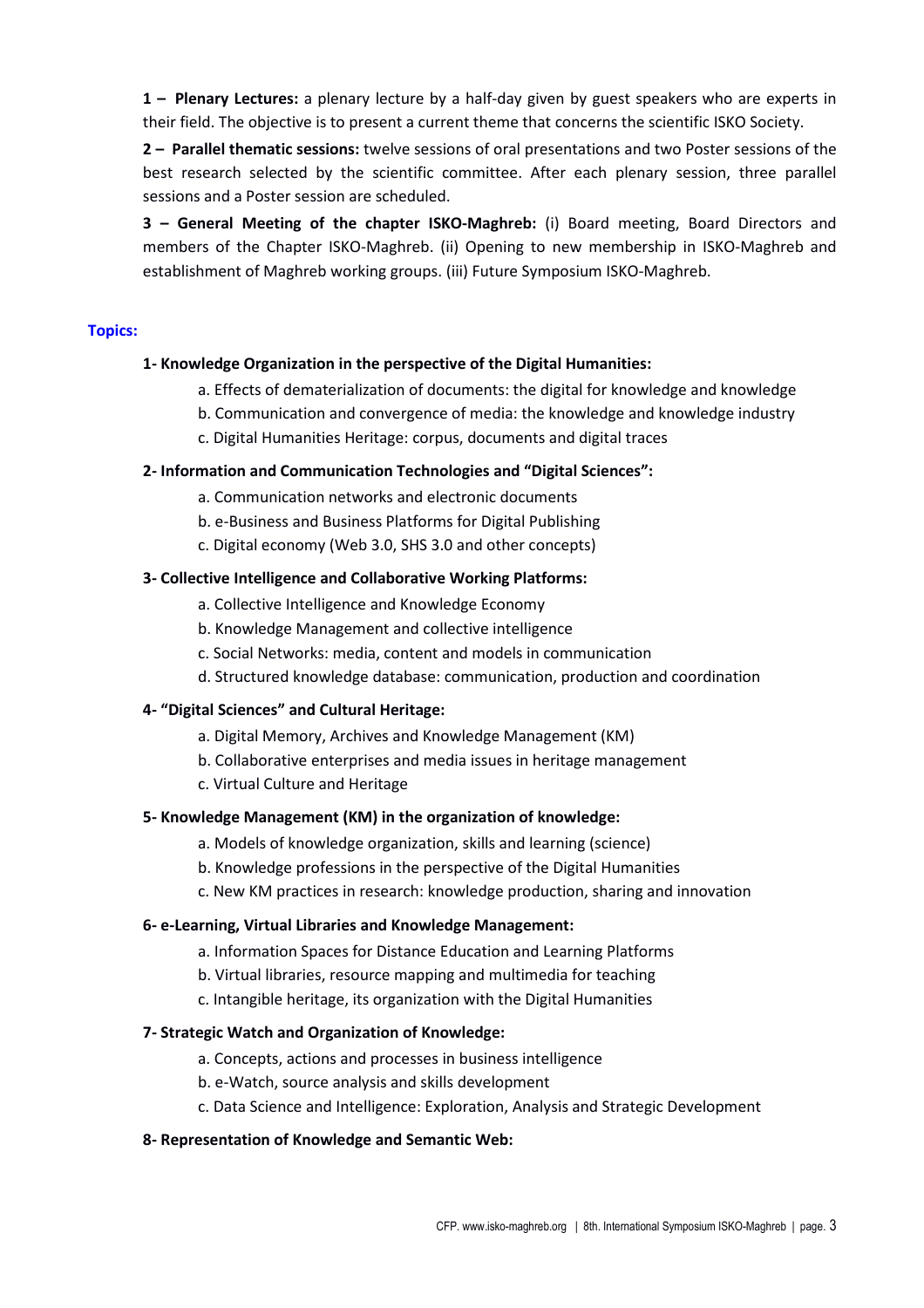- a. Models of representation of knowledge
- b. From Knowledge to the Semantic Web: Approaches, Issues and Perspectives
- c. Digital Humanities in the challenges of the semantic web

### **9- Search Engines, Data Mining and Knowledge Discovery:**

- a. Classification and Categorization in Data Analysis
- b. Visual Mining and Emergence of Knowledge
- c. Extraction, synthesis and visualization for decision support
- d. Knowledge, Engineering and Skills for Decision-Making

### **10- Mathematical Models, Data Scientists and Visualization:**

- a. Numerical Methods, Scientific Computing and Decisional Statistics
- b. Stochastic calculus and application to society, economy-finance, and knowledge
- c. Mathematical models for the knowledge organization: society and economic markets
- d. Visualization of data and information for decision support

### **11- e-Enterprise and Knowledge Management:**

- a. Knowledge Management and Representation e-Entreprise: Architecture and Governance
- b. Life Cycle (s) of e-Business Knowledge Development
- c. Semantic and Strategic Alignment: New Challenges for e-Business
- d. From information architecture (EiA) to the knowledge architecture (EkA) e-Entreprise

### **12- Knowledge Management in Advanced Information Systems:**

- a. Knowledge in Autonomic Computing
- b. Knowledge Extraction: Techniques and Models for the User Profile, Context and Alignment of Ontologies
- c. Emergence of knowledge: Big Data, Social & Societal knowledge, and communities

### **13- Knowledge and web services:**

- a. Ontologies for Web Services
- b. Web 2.0 and its evolution for Web services
- c. Discovery and composition of web services

### **14- Knowledge Management for decision-making and complexity:**

- a. Business Intelligence and Knowledge Management
- b. Complex adaptive systems in knowledge-based environments.

### **Programme Committee:**

### **Presidents:**

- SIDHOM Sahbi (President ISKO-Maghreb, Université de Lorraine, France)
- MEZIANE Abdelkrim (Vice-President ISKO-Maghreb, CERIST, Algeria)
- EL HADDADI Anass (Vice-President ISKO-Maghreb, ENSA Al-Hoceima, Morocco)
- KADDOUR Amira (Vice-President ISKO-Maghreb, Université de Carthage, Tunisia)

### **Members:**

ADDAM Mohamed (ENSA, Al-Hoceima, Maroc) AHMED-ZAID-CHERTOUK Malika (REDYL Lab. – Université de TIZI-OUZOU, ALGERIE) AHROR Belaid, (D.Informatique Université de Bejaia, Algeria)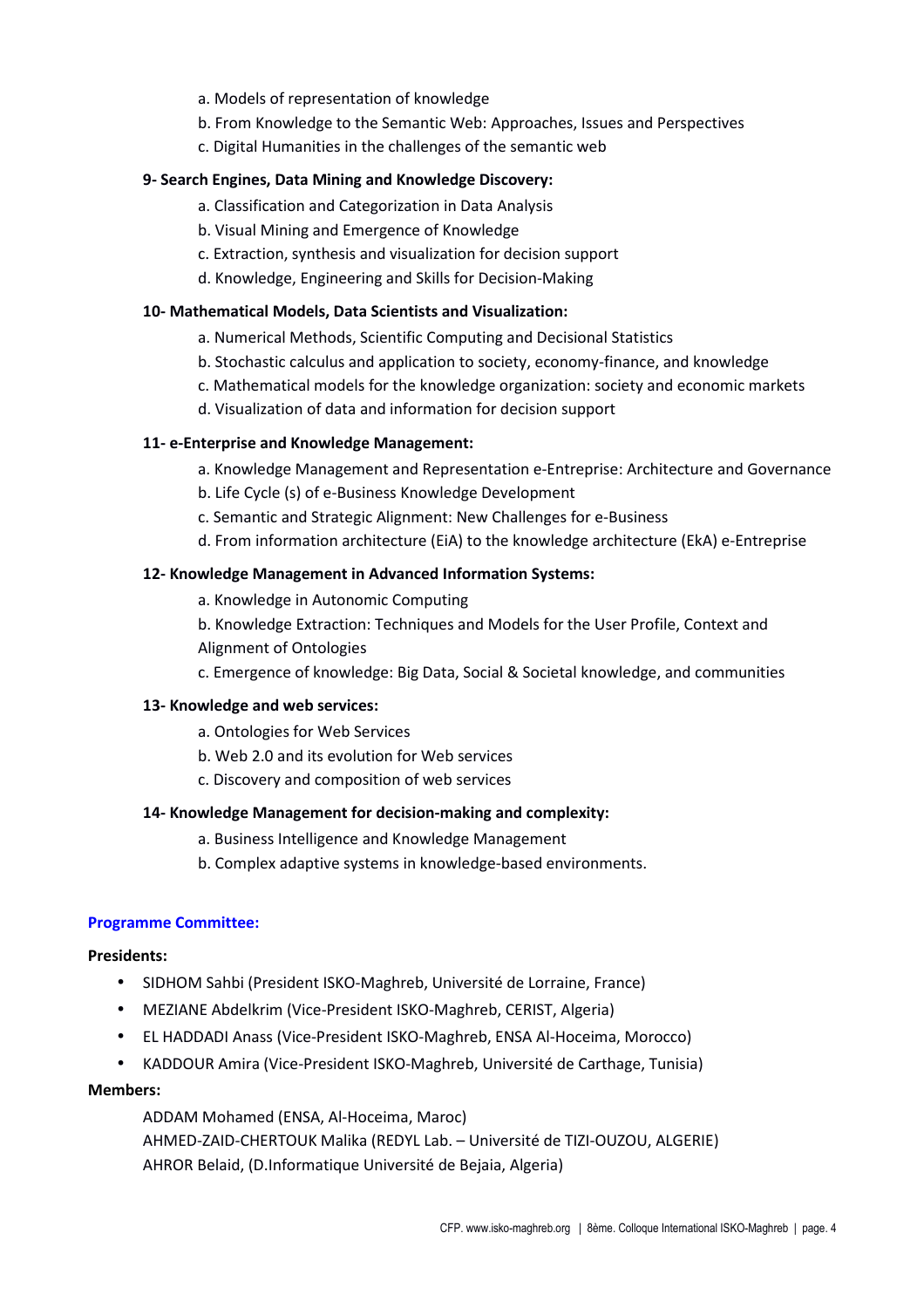AJHOUN Rachida (ENSIAS, Université Mohammed V Souissi, Rabat, Maroc) ALIANE Hassina (CERIST, Algeria) ALOUI Abdelouahab, (Université de Bejaia, Algeria) AMROUN Kamal, (Université de Bejaia, Algeria) AOUGHLIS Farida (Université M.Mammeri-Tizi Ouzou, Algeria) AYAD Soheyb, (LINFI Lab., Université de Biskra, Algeria) AZNI Mohamed, (Université de Bejaia, Algeria) BABIK Wieslaw (Jagiellonian University of Cracow, Poland) BADACHE Nadjib (Directeur du CERIST, Algeria) BELLAMINE Narjes (Lab. RIADI – ENSI Université de la Manouba, Tunisie) BEN AHMED Mohamed (FST, Tanger, Maroc) BEN GHEZALA Henda (Lab. RIADI – ENSI Université de la Manouba, Tunisie) BEN ROMDHANE Mohamed (ISD – Université de la Manouba, Tunisie) BENABOU DJILALI (Université de Mascara, Algérie) BENALI Khalid (Université de Lorraine, Nancy, France) BENATALLAH Boualem, (UNSW, Australie) BENBRAHIM Houda (ENSIAS, Université Mohammed V Souissi, Rabat, Maroc) BENMOHAMMED Mohammed, (Université de Canstantine 2, Algeria) BENNOUI Hammadi, (LINFI Lab., Université de Biskra, Algeria) BERRADA Ilham (ENSIAS – Université Mohammed V Souissi, Rabat, Maroc) BESSAI Fatma Zohra (CERIST, Algérie) BOUDHIR Anouar Abdelhakim (FST, Tanger, Maroc) BOUDJLIDA Nacer (Université de Lorraine, Nancy, France) BOUHORMA Mohammed (FST, Tanger, Maroc) BOUKERRAM Abdellah, (Université de Bejaia, Algeria) BOUREKKACHE Samir (University of Mohamed Khider, Biskra, Algeria) BOUSSAID Omar (Laboratoire ERIC, Université Lumière Lyon2, France) BOYER Anne (LORIA – Université de Lorraine, France) BRUN Armelle (LORIA – Université de Lorraine, France) CHAIB Bachir (university 20th august 1955 Skikda, Algérie) CHAROY François (Université de Lorraine, Nancy, France) CHEBBI Aïda (ISD – Université de la Manouba, Tunisie) CHEIKHI Laïla (ENSIAS, Université Mohammed V Souissi, Rabat, Maroc) EL BOUHDIDI Jaber (ENSA, Tétouan, Maroc) EL BOUHISSI Houda (Université de Bejaia, Algeria) EL GHOUL Mansour (Université de Lorraine, France) EL HACHANI Mabrouka (ELICO – Université Jean Moulin Lyon3, France) ESSAAIDI Mohammad, (ENSIAS, Université Mohammed V Souissi, Rabat, Maroc) FARAH Zoubeyr, (Université de Bejaia, Algeria) FEKI Jamel (Faculté des Sciences Economiques et de Gestion à Sfax, Tunisie) FENNAN Abdelhadi (FST, Tanger, Maroc) FRISCH Muriel (ESPE/Université de Reims Champagne-Ardenne, France) GNOLI Claudio (University of Pavia, Italy) GODART Claude, (Université de Lorraine, Nancy, France) GRIVEL Luc (Université de Paris I Panthéon-Sorbonne, France)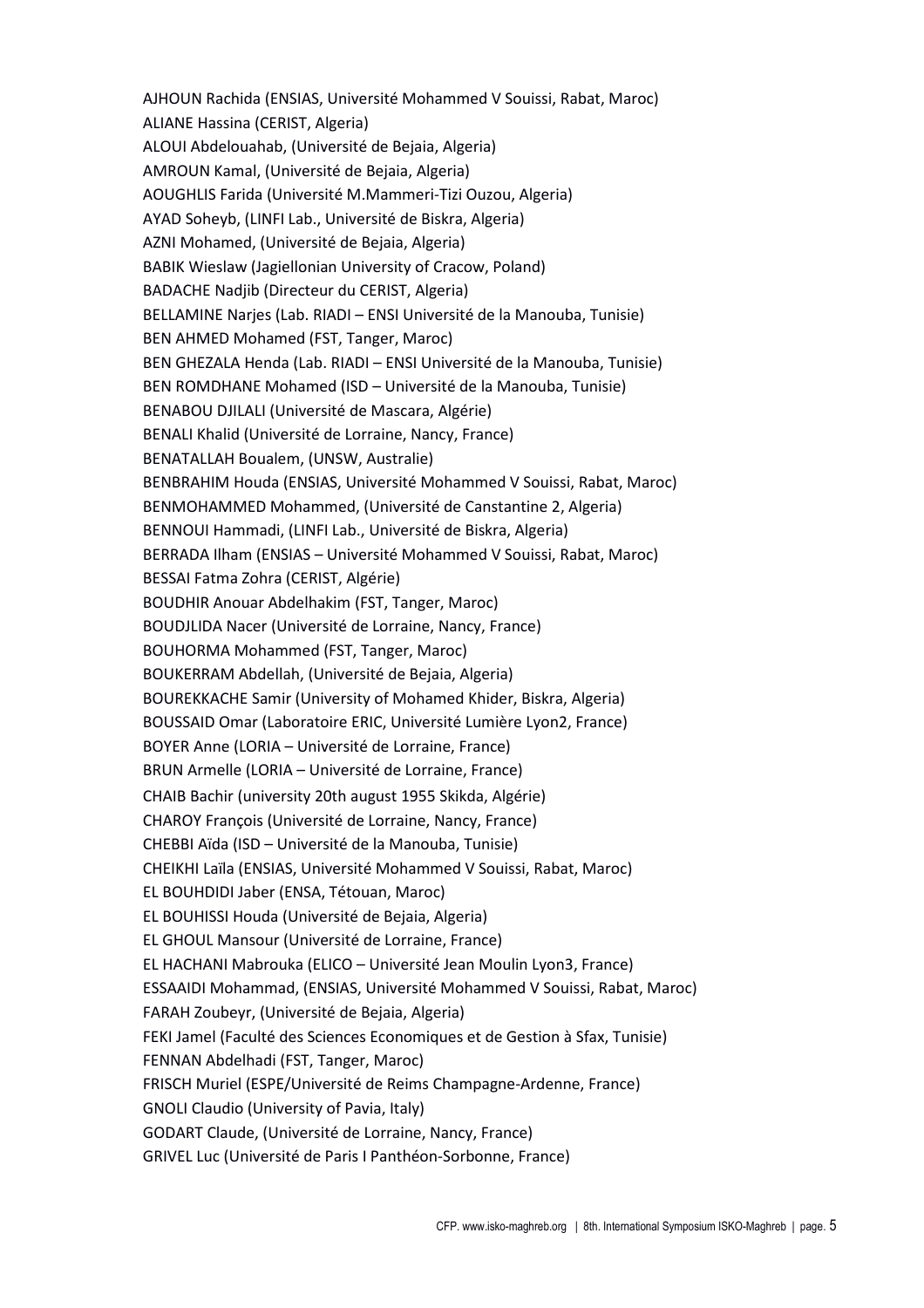HABACHA Anja (Lab. RIADI – ENSI Université de la Manouba, Tunisie) HATON Jean-Paul (Université de Lorraine et Institut Universitaire de France, France) HEYOUNI Mohammed (ENSA, Oujda, Maroc) JALLOULI Rim (ESEN – Université de la Manouba, Tunisie) JAMOUSSI Yacine (Lab. RIADI – ENSI Université de la Manouba, Tunisie) JBENIENI Jihene (Université de Carthage, Tunisie) KASSOU Ismaïl (ENSIAS – Université Mohammed V Souissi, Rabat, Maroc) KAZAR Okba (Université de Biskra, Algérie) KHALIDI IDRISSI Mohamed (Université Mohammed V Agdal, Rabat, Maroc) KHANOUCHE Mohamed Essaid, (Université de Bejaia, Algeria) LAGHROUCH Mourad (LAMPA – Université M.Mammeri-Tizi Ouzou, Algérie) LAMBERT Philippe (Institut Jean Lamour – Université Nancy1, France) LAMIREL Jean-Charles (INRIA & Université de Strasbourg, France) LIQUETE Vincent (University of Bordeaux, France) LÓPEZ-HUERTAS María (Vice-President of ISKO Int. & Universidad de Granada, Spain) MAAMAR Zakaria (Zayed University, EAU) MAZZOCCHI Fulvio (Institute for Complex Systems Roma, Italy) MEDJAHED Brahim, (Michigan University, USA) MONTICOLO Davy (ENSGSI-ERPI, Université de Lorraine, France) NACER Hassina (Université des sciences et de technologie USTHB Alger, Algeria) NOURRISSIER Patrick (NetLorConcept, France) OHLY Peter (ISKO Int. & GESIS – Leibniz-Institut Bonn, Germany) ORRICO Evelyn (UNESP-São Paulo State University, Brasil) OUBRICH Mourad (President of CIEMS – Rabat, Maroc) OUERGHI Feriel (Université de Tunis, Tunisie) OUERHANI Salah (Université de Tunis, Tunisie) Oulad Haj Thami Rachid (ENSIAS, Université Mohammed V Souissi, Rabat, Maroc) PECQUET Pascal (University of Montpellier, France) RABHI Fethi (UNSW, Australie) RAMDANI Mohamed (Université Hassan II Mohammedia, Maroc) REZEG Khaled, (LINFI Lab., Université de Biskra, Algeria) Rodríguez-Bravo Blanca (University of León, Spain) ROUDIES Ounsa (Ecole Mohammadia d'Ingénieurs, Université Mohammed V Agdal, Rabat, Maroc) SALEH Imad (Université Paris 8, France) SAN SEGUNDO Rosa (University of Madrid Carlos III, Spain) SAYEB Yemna (ENSI – University of Manouba, Tunisia) SEBAA Abderrazak, (Université de Bejaia, Algeria) SEGHIR Yousra (ISD – Université de la Manouba, Tunisie) SLIMANI Hachem, (D.Informatique Université de Bejaia, Algeria) SOUZA Renato (UNESP-São Paulo State University, Brasil) SYLBERZTEIN Max (LASELDI – Université de Franche-Comté, France) TANTI Marc (Centre d'épidémiologie des armées – SESSTIM, France) TARI Abdelkamel, (Université de Bejaia, Algeria) TIETSE Samuel (MICA, Université François Rabelais de Tours, France) ZELLOU Ahmed (ENSIAS, Université Mohammed V Souissi, Rabat, Maroc)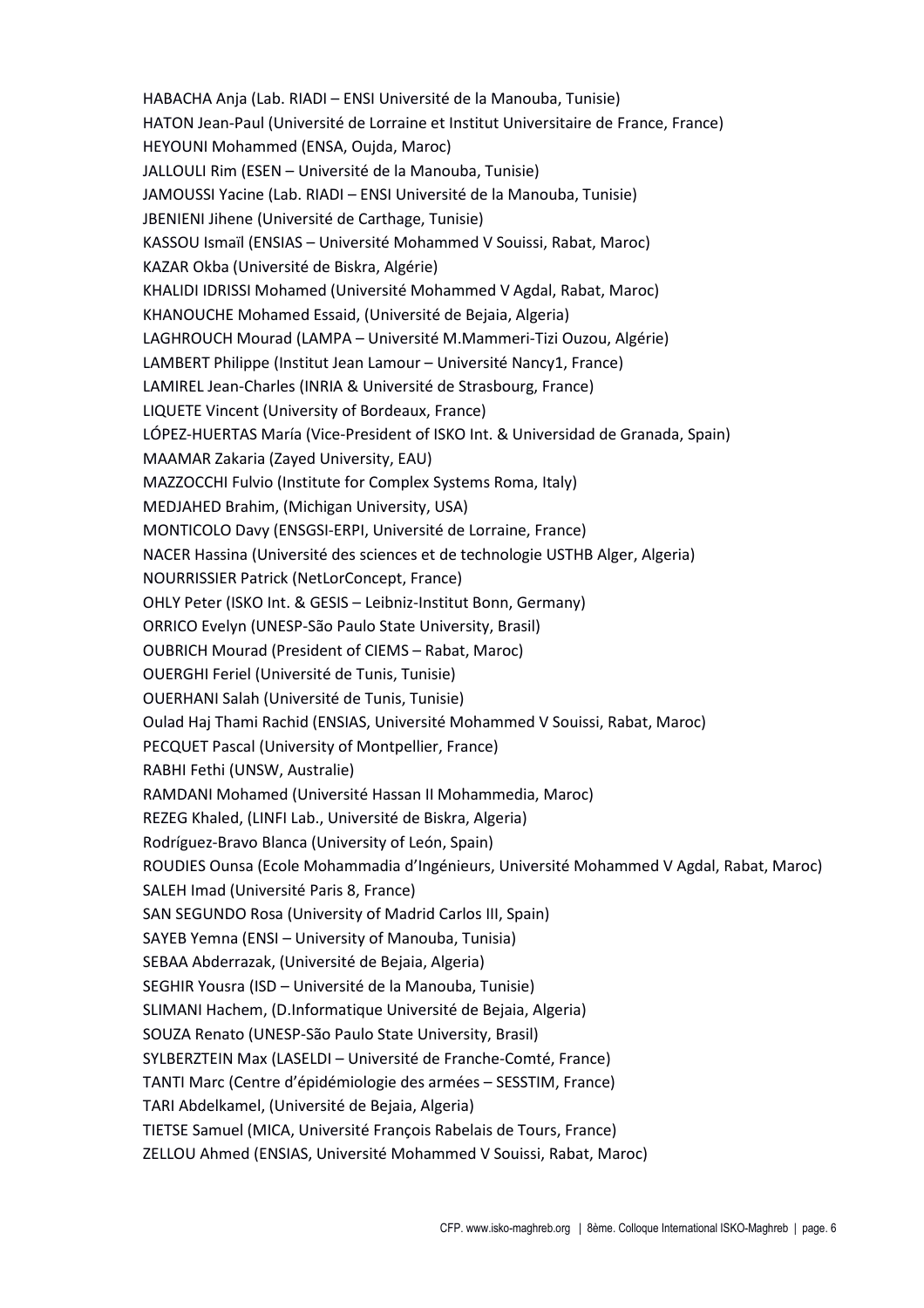### **Organization Committee:**

### **Presidents :**

*General Chairs*

- SIDHOM Sahbi (President ISKO-Maghreb, Université de Lorraine, France)
- MEZIANE Abdelkrim (Vice-President ISKO-Maghreb, CERIST, Algeria)
- EL HADDADI Anass (Vice-President ISKO-Maghreb, ENSA Al-Hoceima, Morocco)
- KADDOUR Amira (Vice-President ISKO-Maghreb, Université de Carthage, Tunisia)

*Local Chairs*

- KADDOUR Amira (Vice-Présidente ISKO-Maghreb, Université de Carthage, Tunisia)
- CHEBBI Aïda (ISD Université de la Manouba, Tunisie)

**Members:** 

*(in progress)*

### **Language & Communication in Symposium:**

*Presidents of ISKO-Maghreb encourage authors (senior, junior and professional) to submit proposals in full text paper in the recommended format (IEEE Template in 2 columns) in written Eglish or French. After review, the corrected and/or completed author's proposal must be submitted in a final English full version.*

- All papers must be written in English or French.
- All data-show presentations (in PowerPoint) must be written in English.
- Oral presentations and discussions are permitted in English and/or in French.

### **Paper Guidelines:** Submission in FULL PAPER only

### • **Paper submission:**

Authors are invited to download the following templates according to "The Template and Instructions" on How to Create Your IEEE Paper (double column text, which can be used for peer review and final submission) :

### **URL: Use these article templates for all IEEE Computer Society journals.**

– **DOC or PDF Format (**in Article Templates**):**

### *URL: Use these article templates for all IEEE Computer Society journals.*

– **DOC or PDF Format (**in Article Templates**):**

http://ieeeauthorcenter.ieee.org/create-your-ieee-article/use-authoring-tools-and-ieee-articletemplates/ieee-article-templates/templates-for-computer-society-journals/ Authors are invited to submit original, unpublished research papers that are not currently being considered in any other forum. Manuscripts must be submitted to « ISKO-Maghreb'2018 EasyChair Conference system » on: https://easychair.org/conferences/?conf=iskomaghreb2019

• **Paper Format (DOC, RTF or PDF):**